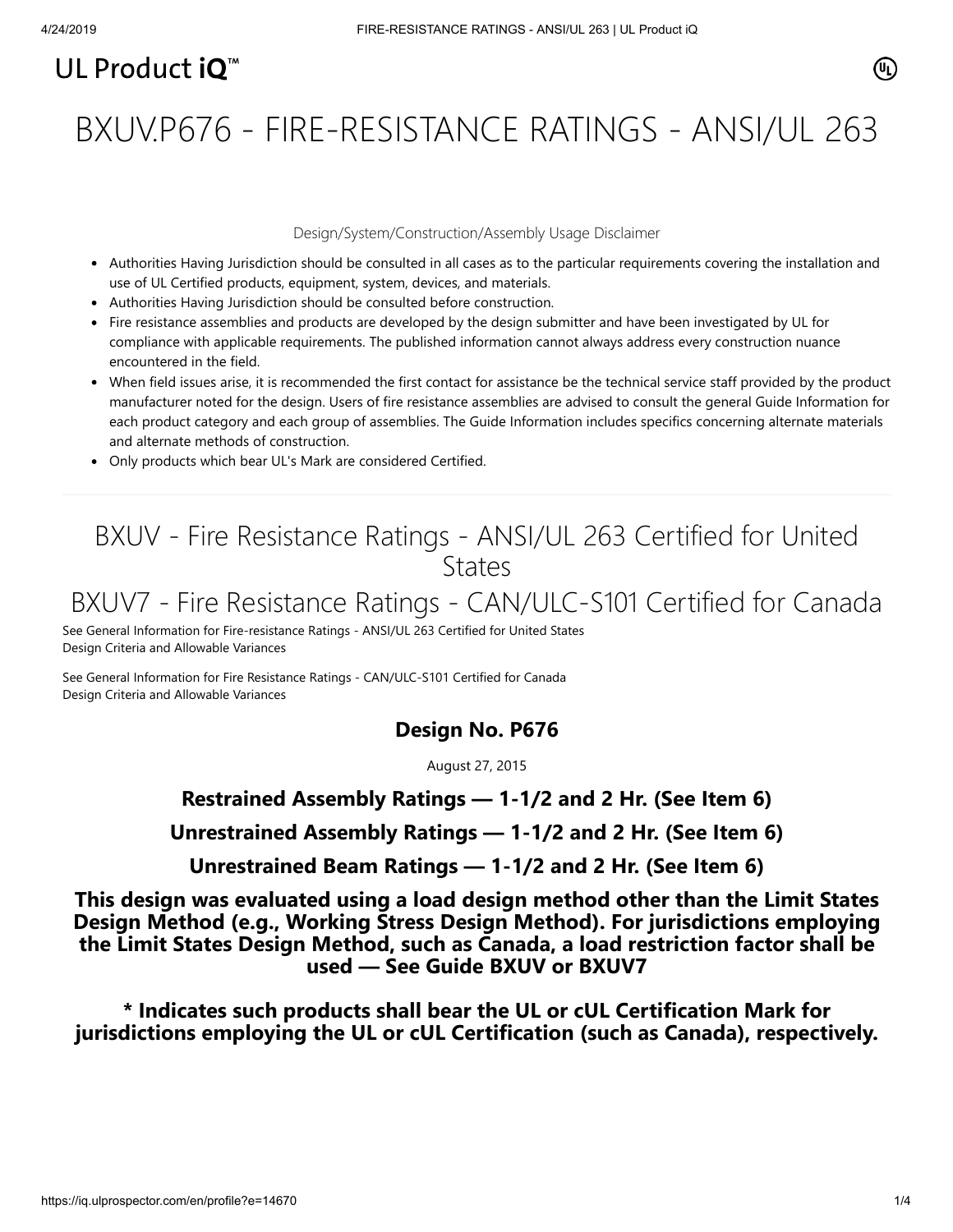

1. **Beam —** W8 x 21, min size.

2. **Roof Covering\* —** Consisting of hot mopped or cold application materials compatible with insulation(s) described herein which provide Class A, B or C coverings. See Roofing Materials and Systems Directory-Roof Covering Materials (TEVT).

3. **Gypsum Concrete —** Air dry density and strength approx 50 pcf and 500 psi, respectively. Dry gypsum mixture supplied in bags containing not more than 5 per cent by weight of wood shavings or chips.

4. **Wire Mesh —** (for use with Item 3) — No. 19 SWG galv steel wire twisted to form hexagons with 2-in sides. In addition, straight 16 SWG galv steel wire woven into the mesh and spaced 3 in. apart as stiffeners. Mesh installed without attachment and overlapped 6 in. at the sides.

5. **Gypsum Board\* —** 1 in. thick gypsum panels nom 24 in. wide placed between sub-purlins, with end joints staggered in adjacent courses.

**CGC INC** — Type SLX.

**UNITED STATES GYPSUM CO** — Type SLX.

**USG BORAL DRYWALL SFZ LLC** — Type SLX

**Gypsum Board**

**USG MEXICO S A DE C V** — Type SLX.

6. **Sub-purlins —** Spaced 24-1/2 in. O.C. Max spacing of supports not to exceed 8 ft 0 in. for a 2 hr rating and not to exceed 9 ft 0 in. for a 1-1/2 hr rating. Sub-purlins welded to supports with 1-1/2 in. long fillet welds on each side of each support.

| . .<br>Thkns In. | <b>Subpurlin Type</b>    |
|------------------|--------------------------|
| 1/2              | $5 - 6 - 17 - 2$         |
|                  | $2 - 5 - 17 - 2$         |
|                  | $1 - 5 - 17 - 2$         |
|                  | $000 - 5 - 14 - 2$       |
| $\overline{1}$   | $2 - 3 - 17 - 2 - 1/2$   |
|                  | $1 - 3 - 17 - 2 - 1/2$   |
|                  | $000 - 3 - 14 - 2 - 1/2$ |
| $1 - 1/2$        | $000 - 3 - 14 - 3$       |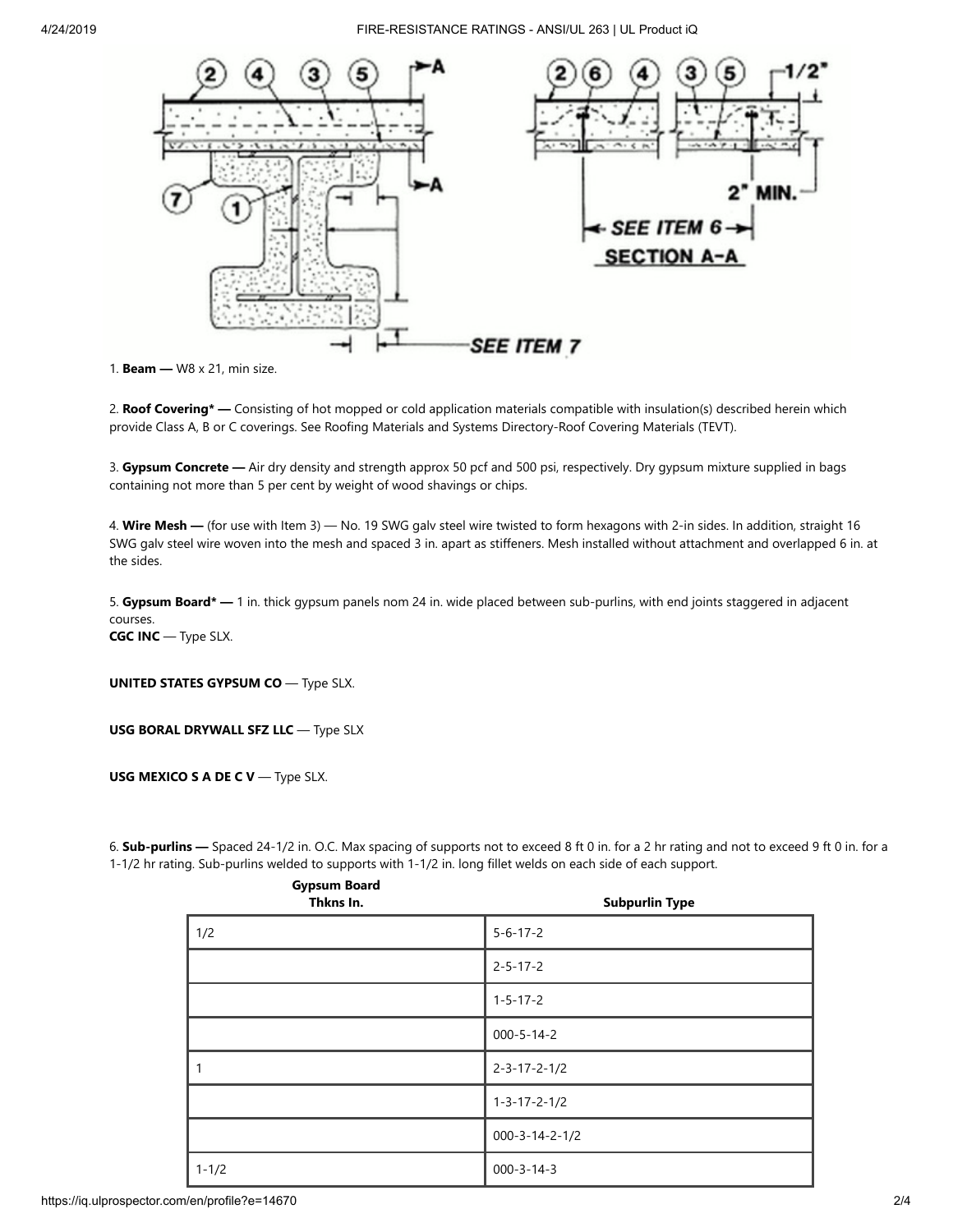1-3-17-3

7. **Spray-Applied Fire Resistive Materials\* —** Applied by mixing with water and spraying in several coats to a final thickness of 1-1/2 in. to beam surfaces which must be clean and free of dirt, loose scale and oil. Min avg and min ind density of 15/14 pcf respectively. Min avg and min ind density of 19/18 pcf respectively for Type 7GP and 7HD. For method of density determination, see Design Information Section.

**GCP KOREA INC** — Types MK-6/CBF, MK-6/ED, MK-6/HY, MK-6s, Monokote Acoustic 1.

**PYROK INC** — Type LD.

**SOUTHWEST FIREPROOFING PRODUCTS CO** — Types 4, 5, 5EF, 5GP, 5MD, 7GP, 7HD, 8EF, 8GP, 8MD, 9EF, 9GP, 9MD.

**GCP APPLIED TECHNOLOGIES INC** — Types MK-6/HY, MK-6s, Monokote Acoustic 1, RG.

7A. **Spray-Applied Fire Resistance Materials\* —** As an alternate to Item 7 - Applied by mixing with water an spraying in one or more coats to a final thickness of 7/16 in. to beam surfaces which must be clean and free of dirt, loose scale and oil. Min avg and min ind density of 15 and 14 pcf, respectively, for Types 300, 300AC, 300ES, 300HS, 300N, 3000, 3000ES and SB. For Types 400AC and 400ES min average and min individual density of 22 and 19 pcf, respectively. For method of density determination see Design Information Section. **BERLIN CO LTD** — Types 300, 300ES, 300N or SB.

**GREENTECH THERMAL INSULATION PRODUCTS MFG CO L L C** — Types 300, 300AC, or 400AC.

**ISOLATEK INTERNATIONAL** — Types 300, 300AC, 300ES, 300HS, 300N, SB, 400AC, 400ES, 3000 or 3000ES.

**NEWKEM PRODUCTS CORP** — Types 300, 300ES, 300N or SB.

7B. **Spray-Applied Fire Resistance Materials\* —** As an alternate to Item 7 and 7A - Applied by mixing with water an spraying in one or more coats to a final thickness of 7/16 in. to beam surfaces which must be clean and free of dirt, loose scale and oil. Min avg and min ind density of 17.5 and 16 pcf, respectively for Type 300TW. Min avg and min ind density of 22 and 19 pcf, respectively, for Type 400. For method of density determination see Design Information Section.

**GREENTECH THERMAL INSULATION PRODUCTS MFG CO L L C** — Type 400.

**ISOLATEK INTERNATIONAL** — Types 300TW or 400.

**NEWKEM PRODUCTS CORP** — Type 400.

#### **\* Indicates such products shall bear the UL or cUL Certification Mark for jurisdictions employing the UL or cUL Certification (such as Canada), respectively.**

[Last Updated](javascript:openit() on 2015-08-27

The appearance of a company's name or product in this database does not in itself assure that products so identified have been manufactured under UL's Follow-Up Service. Only those products bearing the UL Mark should be considered to be Certified and covered under UL's Follow-Up Service. Always look for the Mark on the product.

UL permits the reproduction of the material contained in the Online Certification Directory subject to the following conditions: 1. The Guide Information, Assemblies, Constructions, Designs, Systems, and/or Certifications (files) must be presented in their entirety and in a non-misleading manner, without any manipulation of the data (or drawings). 2. The statement "Reprinted from the Online Certifications Directory with permission